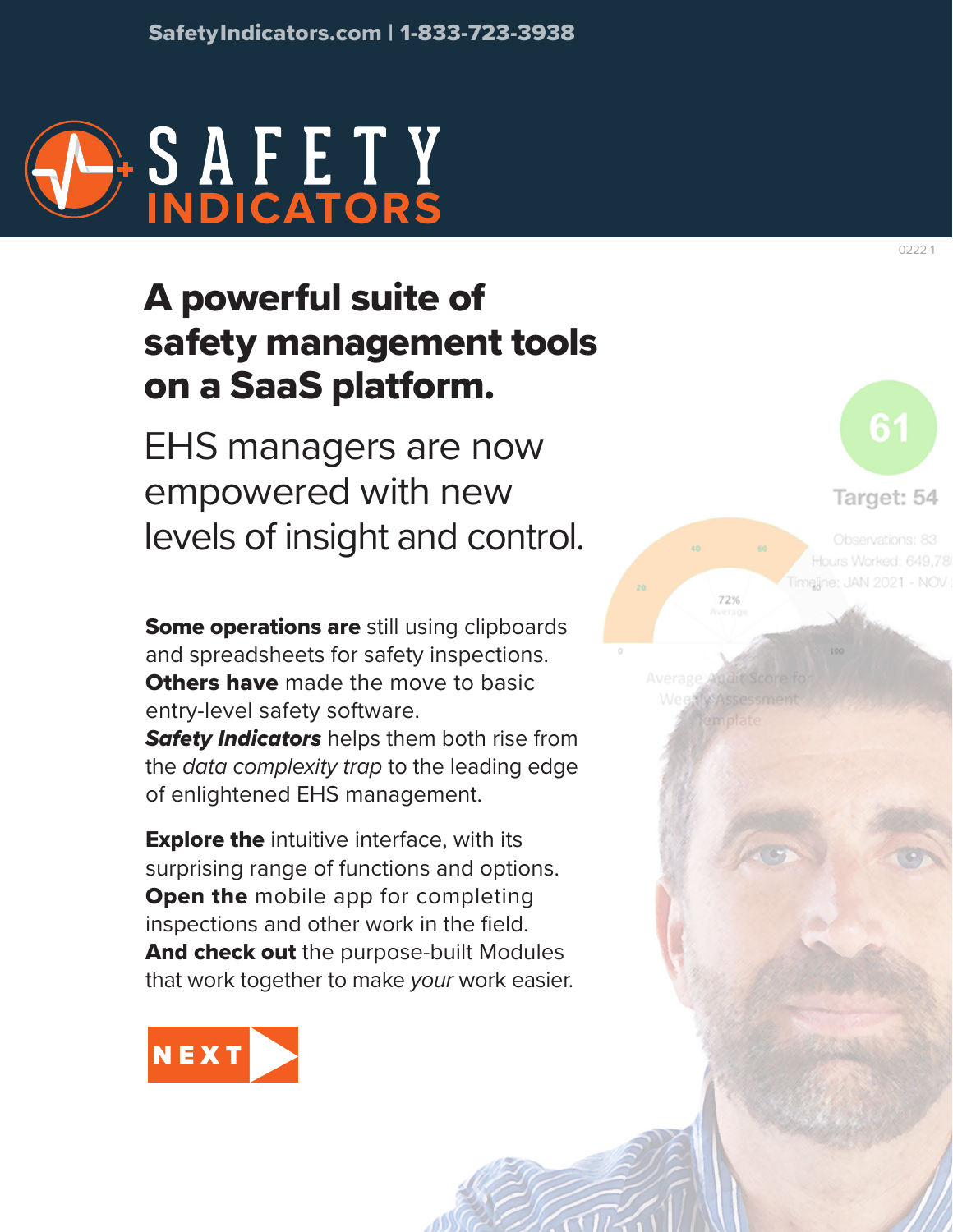<span id="page-1-0"></span>

# Get on board now for the inevitable future of safety management.

#### HIGH-LEVEL ANALYTICS FOR REDUCING FUTURE RISK

Identify incident trends and recurring safety performance issues at a glance Focus your analysis on company safety, not on just the inspections themselves **Turn lagging indicators** into leading indicators to help prevent future injuries View color-coded data charts and summaries to gain insights and set priorities



#### AUTOMATED FUNCTIONS FOR **STREAMLINED OPERATIONS**

All data from the field is immediately uploaded and compiled for easy access Safety Managers designate who will receive which reports and alerts **Each stakeholder's dashboard** is configurable to show just the data they need You can set performance targets, and know when they're not met – and why System protocols ensure accountability, and track issues so they aren't neglected

Use one integrated system for multiple worksites, departments and projects

Easily handle OSHA and other unique reporting requirements



| Back | Applications        |
|------|---------------------|
|      | VΞ<br>Audits        |
|      | Safety Observations |
|      | Safety Incidents    |
|      | 圁<br>Daily Reports  |
|      | Changes             |
|      |                     |

| Open                                 |            |   |
|--------------------------------------|------------|---|
|                                      |            |   |
| Name.                                | Created At |   |
| General Safety Audit                 | 2021-04-21 |   |
| BBS Inspection Template 2021-03-29   |            |   |
| Complete                             |            |   |
| Name                                 | Created At |   |
| General Safety Audit                 | 2021-02-09 |   |
| Daily Crane Hazard<br>Assessment     | 2021-01-19 |   |
| Daily Crane Hazard<br>Assessment     | 2020-12-01 |   |
| BBS Inspection Template 2020-11-11   |            |   |
| Field Assessment Lock/Tag 2020-04-08 |            | ï |
|                                      |            |   |
| <b>Create New Audit</b>              |            |   |